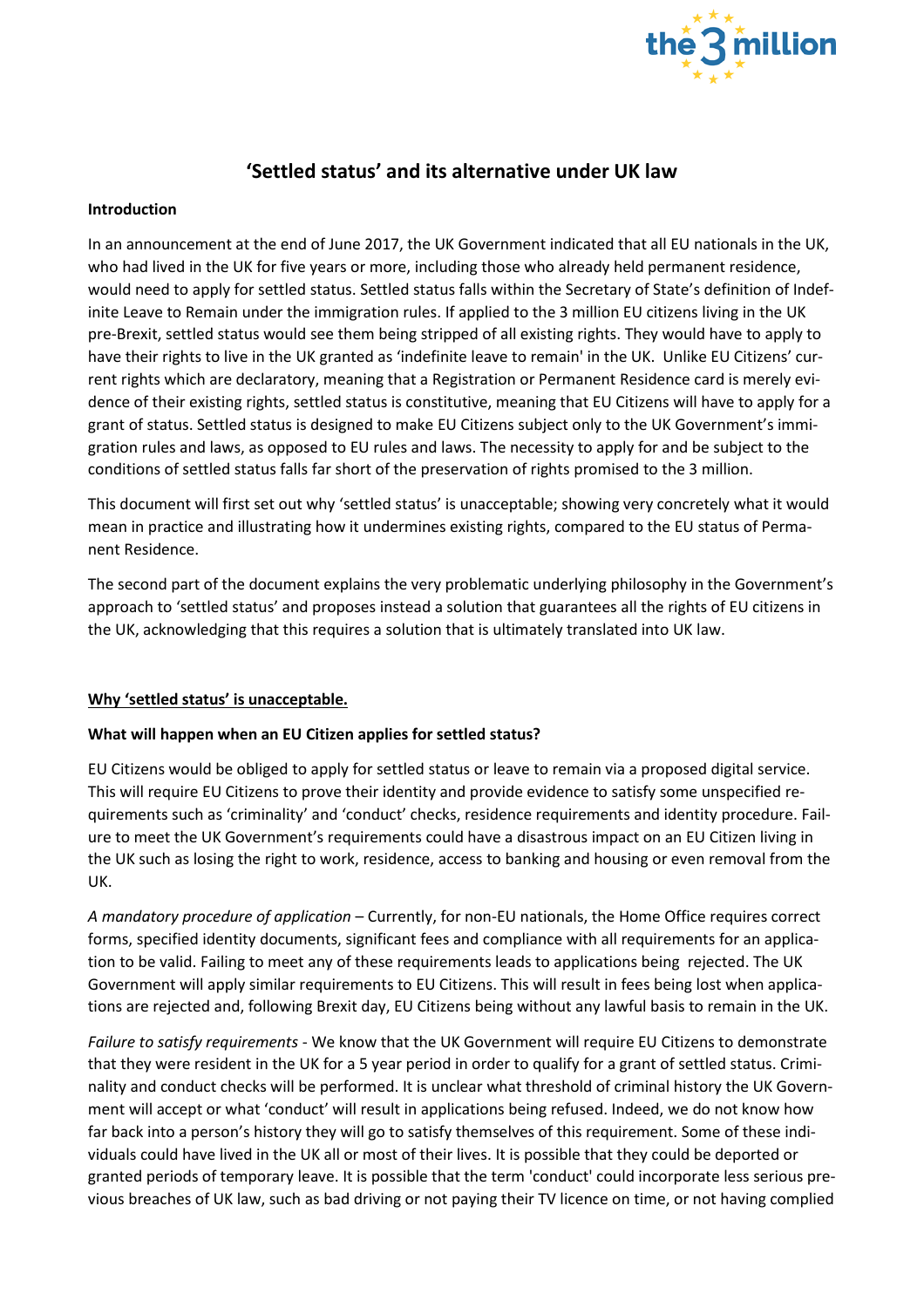with the terms of an Accession work regime, or having attended a demonstration in the past. It is impossible to know how much data mining would occur into a person's background such as obtaining NHS records and bank accounts.

*General grounds for refusal* - In addition to specified requirements relating to settled status, the general grounds for refusal that apply to all applications under the Immigration Rules will likely extend to EU Citizens. General grounds include issues where false information is provided, either with or without an applicant's knowledge, with an application (this could be just a misspelt name) or previous refusals. A simple matter such as this will result in the refusal of an application under the immigration rules.

Any refusal or rejection of an application could see EU Citizens being deemed to be in the UK unlawfully post Brexit, which could result in them facing removal from the UK under the UK proposal.

The above illustrates that EU Citizens will not experience treatment equivalent to the *status quo*.

*Lengthy processing times -* The process for settled status applications will take a considerable amount of time. The Migration Observatory has estimated that it will take 140 years' worth of Home Office time at the current rate to process applications from 3 million+ EEA applicants. The Home Office will be under considerable pressure to make these decisions within a much shorter time frame. An overworked department is likely to lead to inconsistent and erroneous decision making.

# **What would happen if an EU citizen's application for settled status were to be refused?**

*No rights of appeal -* The current appeal regime allows EU Citizens to challenge Home Office decisions in an independent Tribunal and beyond. The Tribunal can assess whether or not the decision is in accordance with EU Law. The UK proposal, on the other hand, refers to UK courts governing decision-making post Brexit. It gives no indication whether there will be ongoing appeal rights to challenge EU refusal decisions. The only appeal rights that currently remain in the Tribunal are if a Human Rights or Protection (refugee/humanitarian protection claims) claim has been made to the Home Office. Without appeal rights, the only remedy will be risky, complex and costly judicial review claims. Increasingly the government is attempting to ensure that some categories of appeals can be exercised only from abroad.

*Certification of decisions* - where there are no human rights arguments keeping someone in the UK, or if the UK does not accept that there is a serious risk of a human rights breach, the Home Office can certify a case as unfounded. This would deny the EU Citizen their right of appeal in the UK.

# **If an EU Citizen gets settled status, can it be taken away?**

EU Citizens could face losing settled status if they are found guilty of criminal conduct. EU Citizens could see their status revoked automatically and face deportation following a criminal conviction carrying a 12 month or longer sentence. The threshold for revocation of status and deportation under current UK immigration rules is lower than under EU law. Under EU law a potential deportee has to be individually assessed as to whether they would be a danger to the country or be unable to be rehabilitated before such a radical step as deportation can be undertaken. Even strong human rights arguments rarely succeed in resisting deportation orders of non-EEA nationals and preventing revocation of settled status.

EU citizens would face losing their right to remain in the UK if they are absent from the UK for more than 2 years. If they wish to return they would have to apply to enter the UK from abroad and demonstrate they have 'strong ties' in the UK. Processing times vary from country to country. This is a restrictive, loosely defined concept giving border staff significant discretion to refuse entry to a returning resident. This would see families separated and lives disrupted.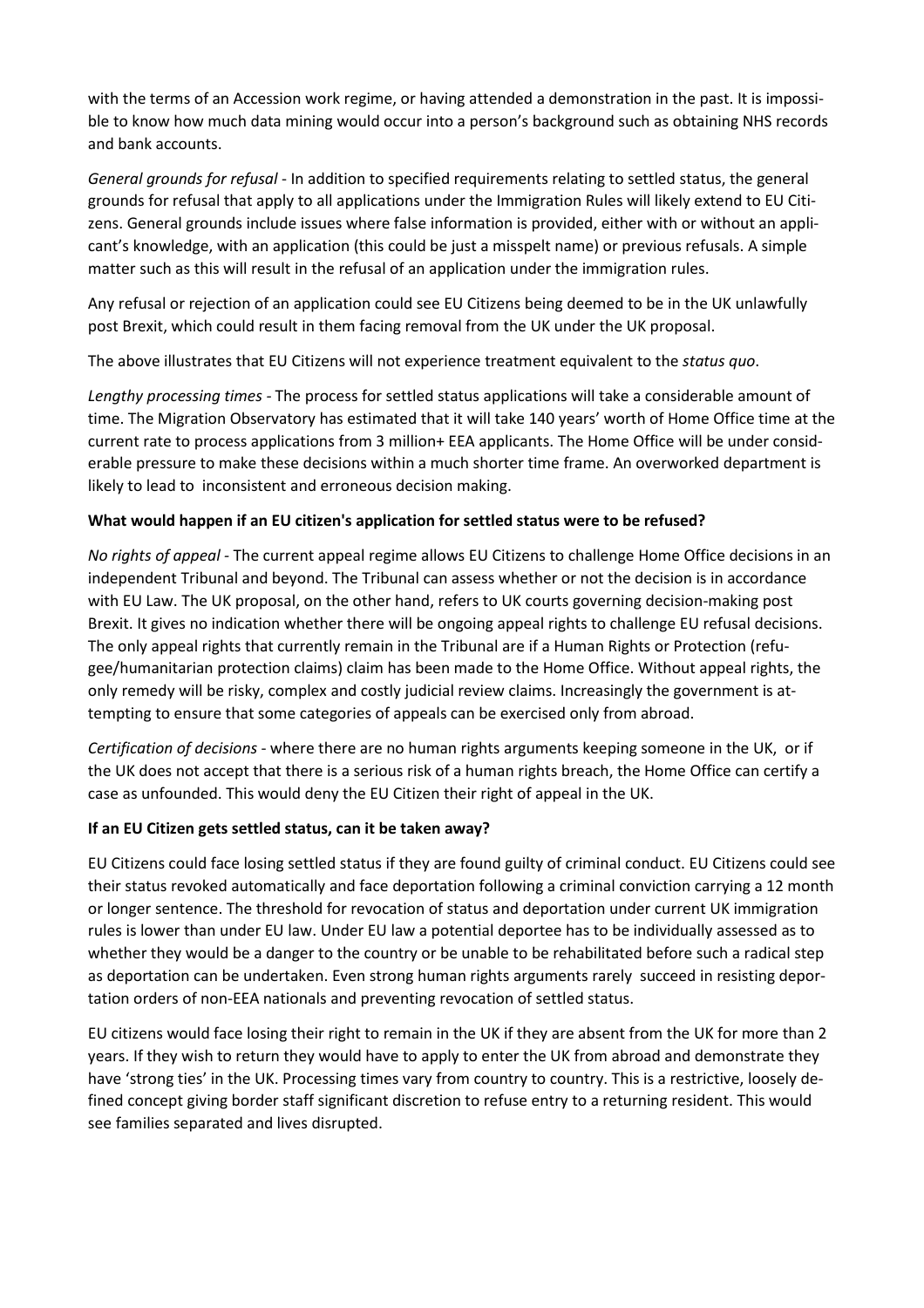

### **Can Family Members get settled status?**

To secure settled status, people who were the family members of an EU citizen post Brexit will have to demonstrate that they are in a 'genuine relationship' with their EU Citizen family member. The Home Office have zealously applied the test of genuineness with regard to spouses and are quick to categorize marriages as "sham." Those who fail to persuade the Home Office that they are in a genuine relationship with their EU family member will have their applications refused.

Partners will need to meet the highly controversial minimum income threshold requirements which has drastically reduced the number of foreign spouses who qualify to enter or remain in the UK. Other family members such as dependent parents or grandparents who currently qualify under the Citizens' Directive will face an almost impossible hurdle to secure entry clearance or leave to remain as "adult dependent relatives". The change in UK immigration rules for family members in 2012 has led to a huge increase in separated spouses and children or in families being unable to bring their elderly family members to the UK to care for them.

### **What about UK citizens returning to the UK with their EU Citizen family members?**

The position will be the same as above. For example, the German mother-in-law of a British citizen returning to the UK from a life in the EU to live in the UK post Brexit will no longer be allowed to join as a family member.

### **What will it be like living in the UK with settled status?**

At a minimum, applying for settled status will require a time consuming and expensive application process, with many potential pitfalls to success. Because this status requires the issuing of a specific document if this documents is lost or misplaced it will require a second time-consuming and expensive process to replace it. At its extreme, a lost or misplaced document can lead to access to work, housing, NHS care, banking etc. being withdrawn.

### **The alternative to settled status**

The offer of 'settled status' is inspired by the following underlying philosophy:

- 1. EU citizens in the UK will be brought fully within UK Immigration law. This has many consequences, which go beyond the fact that settled status takes away current rights. It also means that concepts and case-law of UK immigration law will gradually further undermine acquired rights as EU citizens.
- 2. It is likely that the Repeal Bill allows for (many) aspects of the current status of EU citizens to be undermined simply by Government, even without Parliamentary debate.
- 3. The UK recognizes that some citizens' issues, such as health and social security coordination, need to be dealt with in the WA. However, it is far more ambivalent about the extent to which rights of residence can be covered in the WA.

This leaves EU citizens in the UK in an extremely vulnerable position; left between on the one hand the creeping undermining of their rights by immigration law concepts, case law and governmental intervention; and on the other hand, a set of international law commitments which administrations might fail to recognise.

What EU citizens in the UK need is for ALL their rights to be guaranteed in a UK-EU agreement, but equally translated into UK law in a way that they will be easily recognised by administrations and courts.